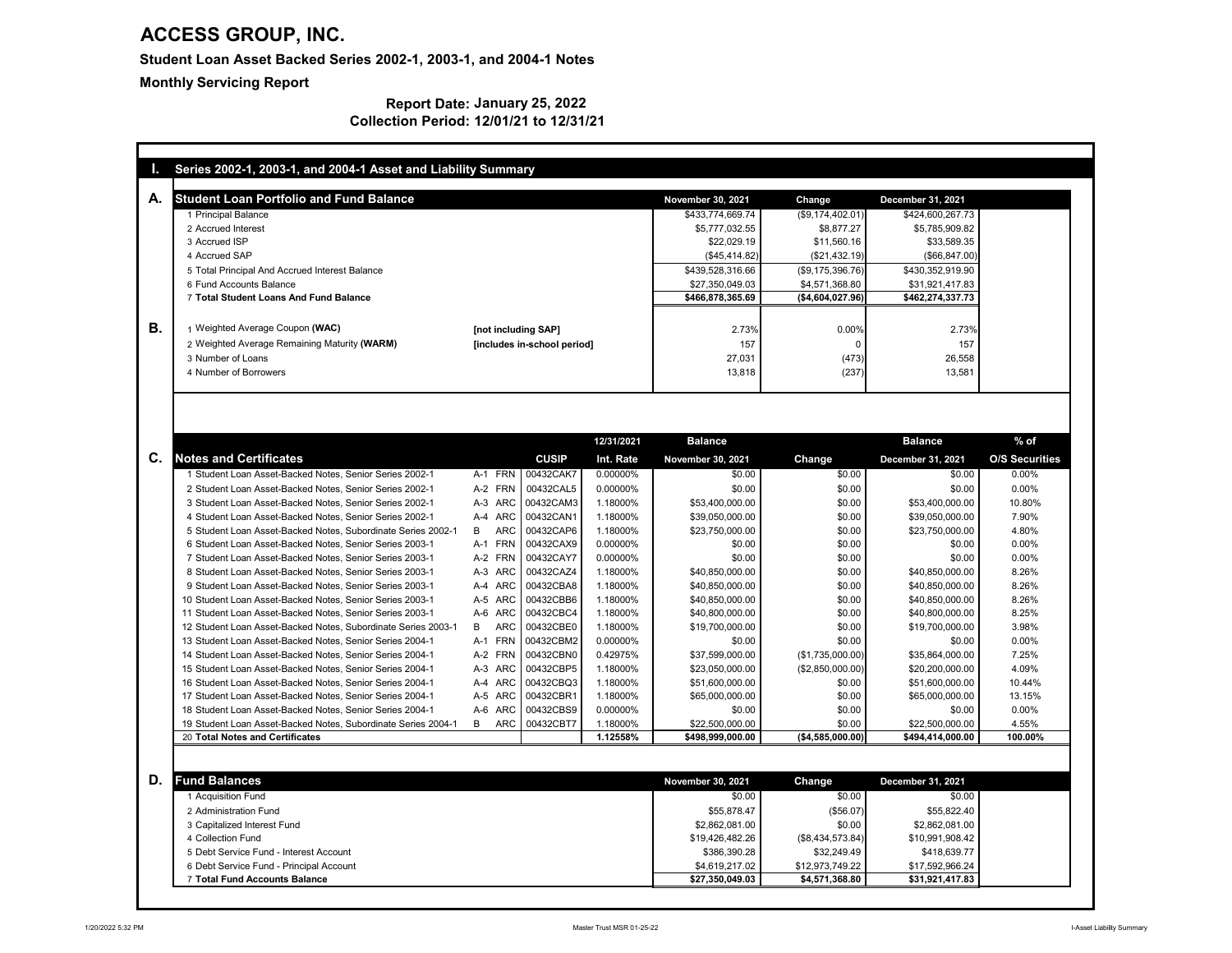| II. Series 2002-1, 2003-1, and 2004-1 Transactions and Accruals<br><b>CONSOLIDATION</b><br><b>Totals</b><br><b>STAFFORD</b><br><b>Student Loan Cash Principal Activity</b><br>А.<br>12/31/2021<br>12/31/2021<br>12/31/2021<br><b>Borrower Payments - Total</b><br>(\$8,974,118.99)<br>(\$8,859,090.66)<br>(\$295,770.62)<br><b>Claim Payments</b><br>(\$288,483.58)<br>$\overline{2}$<br>\$0.00<br>\$0.00<br>3<br>Refunds<br>Reversals<br>\$0.00<br>\$0.00<br>4<br>\$0.00<br>\$0.00<br>5a New Acquisitions - Principal<br>\$0.00<br>5b Cancellations - Principal<br>\$0.00<br>\$0.00<br>5c New Acquisitions - Sale Transfers<br>\$0.00<br>5d New Acquisitions - Repurchases<br>\$0.00<br>\$0.00<br>New Acquisitions - Total<br>\$0.00<br>\$0.00<br>5<br>(\$9,269,889.61)<br>(\$9,147,574.24)<br><b>Total Cash Principal Activity</b><br>6<br>В.<br><b>Student Loan Non-Cash Principal Activity</b><br>\$100,854.77<br><b>Capitalized Interest</b><br>\$96,176.06<br>New Acquisitions/Cancellations - Fees<br>\$0.00<br>\$0.00<br>$\overline{2}$<br><b>Capitalized Guarantee Fees</b><br>\$0.00<br>\$0.00<br>3<br>\$3.96<br>4a Small Balance and Other Adjustments<br>\$3.96<br>(\$5,371.13)<br>4b Adjustments - Write-offs<br>(\$5,320.82)<br>(\$5,367.17)<br>(\$5,316.86)<br><b>Total Adjustments</b><br>4<br>\$95,487.60<br><b>Total Non-Cash Principal Activity</b><br>\$90,859.20<br>5<br>C.<br><b>Total Student Loan Principal Activity</b><br>(\$9,174,402.01)<br>(\$9,056,715.04)<br>D.<br><b>Student Loan Cash Interest Activity</b><br><b>Borrower Payments - Total</b><br>(\$870, 199.84)<br>(\$855, 263.74)<br><b>Claim Payments</b><br>(\$10,472.75)<br>(\$10,355.90)<br>$\overline{c}$<br><b>Reversals</b><br>\$0.00<br>\$0.00<br>3<br>\$0.00<br>4a New Acquisitions - Sale Transfers<br>\$0.00<br>4b New Acquisitions - Repurchases<br>\$0.00<br>\$0.00<br><b>New Acquisitions</b><br>\$0.00<br>\$0.00<br>4<br><b>Other Adjustments</b><br>(\$26.91)<br>(\$24.77)<br>5<br>Subsidized Gov't Interest Payments (ISP)<br>\$0.00<br>\$0.00<br>6<br>Special Allowance Payments (SAP)<br>\$0.00<br>\$0.00<br>$\overline{7}$<br>( \$880, 699.50)<br>(\$865, 644.41)<br><b>Total Cash Interest Activity</b><br>8<br>Е.<br><b>Student Loan Non-Cash Interest Activity</b><br><b>Borrower Accruals</b><br>\$985,023.46<br>\$964,829.61<br>\$20,193.85<br>\$11,560.16<br>Subsidized Gov't Interest - Accrued Interest (ISP)<br>\$10,868.79<br>\$691.37<br>2<br>\$1,520.12<br>(\$21,432.19)<br>(\$22,952.31)<br>3<br>Special Allowance Payments - Accrued<br><b>Capitalized Interest</b><br>(\$100, 854.77)<br>(\$96,176.06)<br>(\$4,678.71)<br>4<br>(\$3,342.42)<br>(\$165.63)<br>5a Small Balance and Other Adjustments<br>(\$3,176.79)<br>(\$0.43)<br>(\$0.28)<br>5b Adjustments - Write-offs<br>5c Other Adjustments - Subsidized Govt Interest (ISP)<br>\$0.00<br>\$0.00<br>5d Other Adjustments - Special Allowance Payments (SAP)<br>\$0.00<br>\$0.00<br>(\$3,342.85)<br>(\$165.78)<br><b>Total Adjustments</b><br>(\$3,177.07)<br>5<br><b>Fee Accruals</b><br>\$8,750.93<br>\$7,971.12<br>6<br>\$879,704.75<br>\$861,364.08<br><b>Total Non-Cash Interest Activity</b><br>$\overline{7}$<br>F.<br><b>Total Student Loan Interest Activity</b><br>(\$994.75)<br>(\$4,280.33) |  |  |                |
|---------------------------------------------------------------------------------------------------------------------------------------------------------------------------------------------------------------------------------------------------------------------------------------------------------------------------------------------------------------------------------------------------------------------------------------------------------------------------------------------------------------------------------------------------------------------------------------------------------------------------------------------------------------------------------------------------------------------------------------------------------------------------------------------------------------------------------------------------------------------------------------------------------------------------------------------------------------------------------------------------------------------------------------------------------------------------------------------------------------------------------------------------------------------------------------------------------------------------------------------------------------------------------------------------------------------------------------------------------------------------------------------------------------------------------------------------------------------------------------------------------------------------------------------------------------------------------------------------------------------------------------------------------------------------------------------------------------------------------------------------------------------------------------------------------------------------------------------------------------------------------------------------------------------------------------------------------------------------------------------------------------------------------------------------------------------------------------------------------------------------------------------------------------------------------------------------------------------------------------------------------------------------------------------------------------------------------------------------------------------------------------------------------------------------------------------------------------------------------------------------------------------------------------------------------------------------------------------------------------------------------------------------------------------------------------------------------------------------------------------------------------------------------------------------------------------------------------------------------------------------------------------------------------------------------------------------------------------------------------------------------------------------------------------------------------------------------------------------------------------------------------------------------------------------------------------------------------------------------------------------------------------------------------|--|--|----------------|
|                                                                                                                                                                                                                                                                                                                                                                                                                                                                                                                                                                                                                                                                                                                                                                                                                                                                                                                                                                                                                                                                                                                                                                                                                                                                                                                                                                                                                                                                                                                                                                                                                                                                                                                                                                                                                                                                                                                                                                                                                                                                                                                                                                                                                                                                                                                                                                                                                                                                                                                                                                                                                                                                                                                                                                                                                                                                                                                                                                                                                                                                                                                                                                                                                                                                                       |  |  |                |
|                                                                                                                                                                                                                                                                                                                                                                                                                                                                                                                                                                                                                                                                                                                                                                                                                                                                                                                                                                                                                                                                                                                                                                                                                                                                                                                                                                                                                                                                                                                                                                                                                                                                                                                                                                                                                                                                                                                                                                                                                                                                                                                                                                                                                                                                                                                                                                                                                                                                                                                                                                                                                                                                                                                                                                                                                                                                                                                                                                                                                                                                                                                                                                                                                                                                                       |  |  |                |
|                                                                                                                                                                                                                                                                                                                                                                                                                                                                                                                                                                                                                                                                                                                                                                                                                                                                                                                                                                                                                                                                                                                                                                                                                                                                                                                                                                                                                                                                                                                                                                                                                                                                                                                                                                                                                                                                                                                                                                                                                                                                                                                                                                                                                                                                                                                                                                                                                                                                                                                                                                                                                                                                                                                                                                                                                                                                                                                                                                                                                                                                                                                                                                                                                                                                                       |  |  |                |
|                                                                                                                                                                                                                                                                                                                                                                                                                                                                                                                                                                                                                                                                                                                                                                                                                                                                                                                                                                                                                                                                                                                                                                                                                                                                                                                                                                                                                                                                                                                                                                                                                                                                                                                                                                                                                                                                                                                                                                                                                                                                                                                                                                                                                                                                                                                                                                                                                                                                                                                                                                                                                                                                                                                                                                                                                                                                                                                                                                                                                                                                                                                                                                                                                                                                                       |  |  | (\$115,028.33) |
|                                                                                                                                                                                                                                                                                                                                                                                                                                                                                                                                                                                                                                                                                                                                                                                                                                                                                                                                                                                                                                                                                                                                                                                                                                                                                                                                                                                                                                                                                                                                                                                                                                                                                                                                                                                                                                                                                                                                                                                                                                                                                                                                                                                                                                                                                                                                                                                                                                                                                                                                                                                                                                                                                                                                                                                                                                                                                                                                                                                                                                                                                                                                                                                                                                                                                       |  |  | (\$7,287.04)   |
|                                                                                                                                                                                                                                                                                                                                                                                                                                                                                                                                                                                                                                                                                                                                                                                                                                                                                                                                                                                                                                                                                                                                                                                                                                                                                                                                                                                                                                                                                                                                                                                                                                                                                                                                                                                                                                                                                                                                                                                                                                                                                                                                                                                                                                                                                                                                                                                                                                                                                                                                                                                                                                                                                                                                                                                                                                                                                                                                                                                                                                                                                                                                                                                                                                                                                       |  |  | \$0.00         |
|                                                                                                                                                                                                                                                                                                                                                                                                                                                                                                                                                                                                                                                                                                                                                                                                                                                                                                                                                                                                                                                                                                                                                                                                                                                                                                                                                                                                                                                                                                                                                                                                                                                                                                                                                                                                                                                                                                                                                                                                                                                                                                                                                                                                                                                                                                                                                                                                                                                                                                                                                                                                                                                                                                                                                                                                                                                                                                                                                                                                                                                                                                                                                                                                                                                                                       |  |  | \$0.00         |
|                                                                                                                                                                                                                                                                                                                                                                                                                                                                                                                                                                                                                                                                                                                                                                                                                                                                                                                                                                                                                                                                                                                                                                                                                                                                                                                                                                                                                                                                                                                                                                                                                                                                                                                                                                                                                                                                                                                                                                                                                                                                                                                                                                                                                                                                                                                                                                                                                                                                                                                                                                                                                                                                                                                                                                                                                                                                                                                                                                                                                                                                                                                                                                                                                                                                                       |  |  | \$0.00         |
|                                                                                                                                                                                                                                                                                                                                                                                                                                                                                                                                                                                                                                                                                                                                                                                                                                                                                                                                                                                                                                                                                                                                                                                                                                                                                                                                                                                                                                                                                                                                                                                                                                                                                                                                                                                                                                                                                                                                                                                                                                                                                                                                                                                                                                                                                                                                                                                                                                                                                                                                                                                                                                                                                                                                                                                                                                                                                                                                                                                                                                                                                                                                                                                                                                                                                       |  |  | \$0.00         |
|                                                                                                                                                                                                                                                                                                                                                                                                                                                                                                                                                                                                                                                                                                                                                                                                                                                                                                                                                                                                                                                                                                                                                                                                                                                                                                                                                                                                                                                                                                                                                                                                                                                                                                                                                                                                                                                                                                                                                                                                                                                                                                                                                                                                                                                                                                                                                                                                                                                                                                                                                                                                                                                                                                                                                                                                                                                                                                                                                                                                                                                                                                                                                                                                                                                                                       |  |  | \$0.00         |
|                                                                                                                                                                                                                                                                                                                                                                                                                                                                                                                                                                                                                                                                                                                                                                                                                                                                                                                                                                                                                                                                                                                                                                                                                                                                                                                                                                                                                                                                                                                                                                                                                                                                                                                                                                                                                                                                                                                                                                                                                                                                                                                                                                                                                                                                                                                                                                                                                                                                                                                                                                                                                                                                                                                                                                                                                                                                                                                                                                                                                                                                                                                                                                                                                                                                                       |  |  | \$0.00         |
|                                                                                                                                                                                                                                                                                                                                                                                                                                                                                                                                                                                                                                                                                                                                                                                                                                                                                                                                                                                                                                                                                                                                                                                                                                                                                                                                                                                                                                                                                                                                                                                                                                                                                                                                                                                                                                                                                                                                                                                                                                                                                                                                                                                                                                                                                                                                                                                                                                                                                                                                                                                                                                                                                                                                                                                                                                                                                                                                                                                                                                                                                                                                                                                                                                                                                       |  |  | \$0.00         |
|                                                                                                                                                                                                                                                                                                                                                                                                                                                                                                                                                                                                                                                                                                                                                                                                                                                                                                                                                                                                                                                                                                                                                                                                                                                                                                                                                                                                                                                                                                                                                                                                                                                                                                                                                                                                                                                                                                                                                                                                                                                                                                                                                                                                                                                                                                                                                                                                                                                                                                                                                                                                                                                                                                                                                                                                                                                                                                                                                                                                                                                                                                                                                                                                                                                                                       |  |  | (\$122,315.37) |
|                                                                                                                                                                                                                                                                                                                                                                                                                                                                                                                                                                                                                                                                                                                                                                                                                                                                                                                                                                                                                                                                                                                                                                                                                                                                                                                                                                                                                                                                                                                                                                                                                                                                                                                                                                                                                                                                                                                                                                                                                                                                                                                                                                                                                                                                                                                                                                                                                                                                                                                                                                                                                                                                                                                                                                                                                                                                                                                                                                                                                                                                                                                                                                                                                                                                                       |  |  |                |
|                                                                                                                                                                                                                                                                                                                                                                                                                                                                                                                                                                                                                                                                                                                                                                                                                                                                                                                                                                                                                                                                                                                                                                                                                                                                                                                                                                                                                                                                                                                                                                                                                                                                                                                                                                                                                                                                                                                                                                                                                                                                                                                                                                                                                                                                                                                                                                                                                                                                                                                                                                                                                                                                                                                                                                                                                                                                                                                                                                                                                                                                                                                                                                                                                                                                                       |  |  | \$4,678.71     |
|                                                                                                                                                                                                                                                                                                                                                                                                                                                                                                                                                                                                                                                                                                                                                                                                                                                                                                                                                                                                                                                                                                                                                                                                                                                                                                                                                                                                                                                                                                                                                                                                                                                                                                                                                                                                                                                                                                                                                                                                                                                                                                                                                                                                                                                                                                                                                                                                                                                                                                                                                                                                                                                                                                                                                                                                                                                                                                                                                                                                                                                                                                                                                                                                                                                                                       |  |  | \$0.00         |
|                                                                                                                                                                                                                                                                                                                                                                                                                                                                                                                                                                                                                                                                                                                                                                                                                                                                                                                                                                                                                                                                                                                                                                                                                                                                                                                                                                                                                                                                                                                                                                                                                                                                                                                                                                                                                                                                                                                                                                                                                                                                                                                                                                                                                                                                                                                                                                                                                                                                                                                                                                                                                                                                                                                                                                                                                                                                                                                                                                                                                                                                                                                                                                                                                                                                                       |  |  | \$0.00         |
|                                                                                                                                                                                                                                                                                                                                                                                                                                                                                                                                                                                                                                                                                                                                                                                                                                                                                                                                                                                                                                                                                                                                                                                                                                                                                                                                                                                                                                                                                                                                                                                                                                                                                                                                                                                                                                                                                                                                                                                                                                                                                                                                                                                                                                                                                                                                                                                                                                                                                                                                                                                                                                                                                                                                                                                                                                                                                                                                                                                                                                                                                                                                                                                                                                                                                       |  |  | \$0.00         |
|                                                                                                                                                                                                                                                                                                                                                                                                                                                                                                                                                                                                                                                                                                                                                                                                                                                                                                                                                                                                                                                                                                                                                                                                                                                                                                                                                                                                                                                                                                                                                                                                                                                                                                                                                                                                                                                                                                                                                                                                                                                                                                                                                                                                                                                                                                                                                                                                                                                                                                                                                                                                                                                                                                                                                                                                                                                                                                                                                                                                                                                                                                                                                                                                                                                                                       |  |  | (\$50.31)      |
|                                                                                                                                                                                                                                                                                                                                                                                                                                                                                                                                                                                                                                                                                                                                                                                                                                                                                                                                                                                                                                                                                                                                                                                                                                                                                                                                                                                                                                                                                                                                                                                                                                                                                                                                                                                                                                                                                                                                                                                                                                                                                                                                                                                                                                                                                                                                                                                                                                                                                                                                                                                                                                                                                                                                                                                                                                                                                                                                                                                                                                                                                                                                                                                                                                                                                       |  |  | (\$50.31)      |
|                                                                                                                                                                                                                                                                                                                                                                                                                                                                                                                                                                                                                                                                                                                                                                                                                                                                                                                                                                                                                                                                                                                                                                                                                                                                                                                                                                                                                                                                                                                                                                                                                                                                                                                                                                                                                                                                                                                                                                                                                                                                                                                                                                                                                                                                                                                                                                                                                                                                                                                                                                                                                                                                                                                                                                                                                                                                                                                                                                                                                                                                                                                                                                                                                                                                                       |  |  | \$4,628.40     |
|                                                                                                                                                                                                                                                                                                                                                                                                                                                                                                                                                                                                                                                                                                                                                                                                                                                                                                                                                                                                                                                                                                                                                                                                                                                                                                                                                                                                                                                                                                                                                                                                                                                                                                                                                                                                                                                                                                                                                                                                                                                                                                                                                                                                                                                                                                                                                                                                                                                                                                                                                                                                                                                                                                                                                                                                                                                                                                                                                                                                                                                                                                                                                                                                                                                                                       |  |  |                |
|                                                                                                                                                                                                                                                                                                                                                                                                                                                                                                                                                                                                                                                                                                                                                                                                                                                                                                                                                                                                                                                                                                                                                                                                                                                                                                                                                                                                                                                                                                                                                                                                                                                                                                                                                                                                                                                                                                                                                                                                                                                                                                                                                                                                                                                                                                                                                                                                                                                                                                                                                                                                                                                                                                                                                                                                                                                                                                                                                                                                                                                                                                                                                                                                                                                                                       |  |  | (\$117,686.97) |
|                                                                                                                                                                                                                                                                                                                                                                                                                                                                                                                                                                                                                                                                                                                                                                                                                                                                                                                                                                                                                                                                                                                                                                                                                                                                                                                                                                                                                                                                                                                                                                                                                                                                                                                                                                                                                                                                                                                                                                                                                                                                                                                                                                                                                                                                                                                                                                                                                                                                                                                                                                                                                                                                                                                                                                                                                                                                                                                                                                                                                                                                                                                                                                                                                                                                                       |  |  |                |
|                                                                                                                                                                                                                                                                                                                                                                                                                                                                                                                                                                                                                                                                                                                                                                                                                                                                                                                                                                                                                                                                                                                                                                                                                                                                                                                                                                                                                                                                                                                                                                                                                                                                                                                                                                                                                                                                                                                                                                                                                                                                                                                                                                                                                                                                                                                                                                                                                                                                                                                                                                                                                                                                                                                                                                                                                                                                                                                                                                                                                                                                                                                                                                                                                                                                                       |  |  |                |
|                                                                                                                                                                                                                                                                                                                                                                                                                                                                                                                                                                                                                                                                                                                                                                                                                                                                                                                                                                                                                                                                                                                                                                                                                                                                                                                                                                                                                                                                                                                                                                                                                                                                                                                                                                                                                                                                                                                                                                                                                                                                                                                                                                                                                                                                                                                                                                                                                                                                                                                                                                                                                                                                                                                                                                                                                                                                                                                                                                                                                                                                                                                                                                                                                                                                                       |  |  | (\$14,936.10)  |
|                                                                                                                                                                                                                                                                                                                                                                                                                                                                                                                                                                                                                                                                                                                                                                                                                                                                                                                                                                                                                                                                                                                                                                                                                                                                                                                                                                                                                                                                                                                                                                                                                                                                                                                                                                                                                                                                                                                                                                                                                                                                                                                                                                                                                                                                                                                                                                                                                                                                                                                                                                                                                                                                                                                                                                                                                                                                                                                                                                                                                                                                                                                                                                                                                                                                                       |  |  | (\$116.85)     |
|                                                                                                                                                                                                                                                                                                                                                                                                                                                                                                                                                                                                                                                                                                                                                                                                                                                                                                                                                                                                                                                                                                                                                                                                                                                                                                                                                                                                                                                                                                                                                                                                                                                                                                                                                                                                                                                                                                                                                                                                                                                                                                                                                                                                                                                                                                                                                                                                                                                                                                                                                                                                                                                                                                                                                                                                                                                                                                                                                                                                                                                                                                                                                                                                                                                                                       |  |  | \$0.00         |
|                                                                                                                                                                                                                                                                                                                                                                                                                                                                                                                                                                                                                                                                                                                                                                                                                                                                                                                                                                                                                                                                                                                                                                                                                                                                                                                                                                                                                                                                                                                                                                                                                                                                                                                                                                                                                                                                                                                                                                                                                                                                                                                                                                                                                                                                                                                                                                                                                                                                                                                                                                                                                                                                                                                                                                                                                                                                                                                                                                                                                                                                                                                                                                                                                                                                                       |  |  | \$0.00         |
|                                                                                                                                                                                                                                                                                                                                                                                                                                                                                                                                                                                                                                                                                                                                                                                                                                                                                                                                                                                                                                                                                                                                                                                                                                                                                                                                                                                                                                                                                                                                                                                                                                                                                                                                                                                                                                                                                                                                                                                                                                                                                                                                                                                                                                                                                                                                                                                                                                                                                                                                                                                                                                                                                                                                                                                                                                                                                                                                                                                                                                                                                                                                                                                                                                                                                       |  |  | \$0.00         |
|                                                                                                                                                                                                                                                                                                                                                                                                                                                                                                                                                                                                                                                                                                                                                                                                                                                                                                                                                                                                                                                                                                                                                                                                                                                                                                                                                                                                                                                                                                                                                                                                                                                                                                                                                                                                                                                                                                                                                                                                                                                                                                                                                                                                                                                                                                                                                                                                                                                                                                                                                                                                                                                                                                                                                                                                                                                                                                                                                                                                                                                                                                                                                                                                                                                                                       |  |  | \$0.00         |
|                                                                                                                                                                                                                                                                                                                                                                                                                                                                                                                                                                                                                                                                                                                                                                                                                                                                                                                                                                                                                                                                                                                                                                                                                                                                                                                                                                                                                                                                                                                                                                                                                                                                                                                                                                                                                                                                                                                                                                                                                                                                                                                                                                                                                                                                                                                                                                                                                                                                                                                                                                                                                                                                                                                                                                                                                                                                                                                                                                                                                                                                                                                                                                                                                                                                                       |  |  | (\$2.14)       |
|                                                                                                                                                                                                                                                                                                                                                                                                                                                                                                                                                                                                                                                                                                                                                                                                                                                                                                                                                                                                                                                                                                                                                                                                                                                                                                                                                                                                                                                                                                                                                                                                                                                                                                                                                                                                                                                                                                                                                                                                                                                                                                                                                                                                                                                                                                                                                                                                                                                                                                                                                                                                                                                                                                                                                                                                                                                                                                                                                                                                                                                                                                                                                                                                                                                                                       |  |  | \$0.00         |
|                                                                                                                                                                                                                                                                                                                                                                                                                                                                                                                                                                                                                                                                                                                                                                                                                                                                                                                                                                                                                                                                                                                                                                                                                                                                                                                                                                                                                                                                                                                                                                                                                                                                                                                                                                                                                                                                                                                                                                                                                                                                                                                                                                                                                                                                                                                                                                                                                                                                                                                                                                                                                                                                                                                                                                                                                                                                                                                                                                                                                                                                                                                                                                                                                                                                                       |  |  | \$0.00         |
|                                                                                                                                                                                                                                                                                                                                                                                                                                                                                                                                                                                                                                                                                                                                                                                                                                                                                                                                                                                                                                                                                                                                                                                                                                                                                                                                                                                                                                                                                                                                                                                                                                                                                                                                                                                                                                                                                                                                                                                                                                                                                                                                                                                                                                                                                                                                                                                                                                                                                                                                                                                                                                                                                                                                                                                                                                                                                                                                                                                                                                                                                                                                                                                                                                                                                       |  |  | (\$15,055.09)  |
|                                                                                                                                                                                                                                                                                                                                                                                                                                                                                                                                                                                                                                                                                                                                                                                                                                                                                                                                                                                                                                                                                                                                                                                                                                                                                                                                                                                                                                                                                                                                                                                                                                                                                                                                                                                                                                                                                                                                                                                                                                                                                                                                                                                                                                                                                                                                                                                                                                                                                                                                                                                                                                                                                                                                                                                                                                                                                                                                                                                                                                                                                                                                                                                                                                                                                       |  |  |                |
|                                                                                                                                                                                                                                                                                                                                                                                                                                                                                                                                                                                                                                                                                                                                                                                                                                                                                                                                                                                                                                                                                                                                                                                                                                                                                                                                                                                                                                                                                                                                                                                                                                                                                                                                                                                                                                                                                                                                                                                                                                                                                                                                                                                                                                                                                                                                                                                                                                                                                                                                                                                                                                                                                                                                                                                                                                                                                                                                                                                                                                                                                                                                                                                                                                                                                       |  |  |                |
|                                                                                                                                                                                                                                                                                                                                                                                                                                                                                                                                                                                                                                                                                                                                                                                                                                                                                                                                                                                                                                                                                                                                                                                                                                                                                                                                                                                                                                                                                                                                                                                                                                                                                                                                                                                                                                                                                                                                                                                                                                                                                                                                                                                                                                                                                                                                                                                                                                                                                                                                                                                                                                                                                                                                                                                                                                                                                                                                                                                                                                                                                                                                                                                                                                                                                       |  |  |                |
|                                                                                                                                                                                                                                                                                                                                                                                                                                                                                                                                                                                                                                                                                                                                                                                                                                                                                                                                                                                                                                                                                                                                                                                                                                                                                                                                                                                                                                                                                                                                                                                                                                                                                                                                                                                                                                                                                                                                                                                                                                                                                                                                                                                                                                                                                                                                                                                                                                                                                                                                                                                                                                                                                                                                                                                                                                                                                                                                                                                                                                                                                                                                                                                                                                                                                       |  |  |                |
|                                                                                                                                                                                                                                                                                                                                                                                                                                                                                                                                                                                                                                                                                                                                                                                                                                                                                                                                                                                                                                                                                                                                                                                                                                                                                                                                                                                                                                                                                                                                                                                                                                                                                                                                                                                                                                                                                                                                                                                                                                                                                                                                                                                                                                                                                                                                                                                                                                                                                                                                                                                                                                                                                                                                                                                                                                                                                                                                                                                                                                                                                                                                                                                                                                                                                       |  |  |                |
|                                                                                                                                                                                                                                                                                                                                                                                                                                                                                                                                                                                                                                                                                                                                                                                                                                                                                                                                                                                                                                                                                                                                                                                                                                                                                                                                                                                                                                                                                                                                                                                                                                                                                                                                                                                                                                                                                                                                                                                                                                                                                                                                                                                                                                                                                                                                                                                                                                                                                                                                                                                                                                                                                                                                                                                                                                                                                                                                                                                                                                                                                                                                                                                                                                                                                       |  |  |                |
|                                                                                                                                                                                                                                                                                                                                                                                                                                                                                                                                                                                                                                                                                                                                                                                                                                                                                                                                                                                                                                                                                                                                                                                                                                                                                                                                                                                                                                                                                                                                                                                                                                                                                                                                                                                                                                                                                                                                                                                                                                                                                                                                                                                                                                                                                                                                                                                                                                                                                                                                                                                                                                                                                                                                                                                                                                                                                                                                                                                                                                                                                                                                                                                                                                                                                       |  |  | (\$0.15)       |
|                                                                                                                                                                                                                                                                                                                                                                                                                                                                                                                                                                                                                                                                                                                                                                                                                                                                                                                                                                                                                                                                                                                                                                                                                                                                                                                                                                                                                                                                                                                                                                                                                                                                                                                                                                                                                                                                                                                                                                                                                                                                                                                                                                                                                                                                                                                                                                                                                                                                                                                                                                                                                                                                                                                                                                                                                                                                                                                                                                                                                                                                                                                                                                                                                                                                                       |  |  | \$0.00         |
|                                                                                                                                                                                                                                                                                                                                                                                                                                                                                                                                                                                                                                                                                                                                                                                                                                                                                                                                                                                                                                                                                                                                                                                                                                                                                                                                                                                                                                                                                                                                                                                                                                                                                                                                                                                                                                                                                                                                                                                                                                                                                                                                                                                                                                                                                                                                                                                                                                                                                                                                                                                                                                                                                                                                                                                                                                                                                                                                                                                                                                                                                                                                                                                                                                                                                       |  |  | \$0.00         |
|                                                                                                                                                                                                                                                                                                                                                                                                                                                                                                                                                                                                                                                                                                                                                                                                                                                                                                                                                                                                                                                                                                                                                                                                                                                                                                                                                                                                                                                                                                                                                                                                                                                                                                                                                                                                                                                                                                                                                                                                                                                                                                                                                                                                                                                                                                                                                                                                                                                                                                                                                                                                                                                                                                                                                                                                                                                                                                                                                                                                                                                                                                                                                                                                                                                                                       |  |  |                |
|                                                                                                                                                                                                                                                                                                                                                                                                                                                                                                                                                                                                                                                                                                                                                                                                                                                                                                                                                                                                                                                                                                                                                                                                                                                                                                                                                                                                                                                                                                                                                                                                                                                                                                                                                                                                                                                                                                                                                                                                                                                                                                                                                                                                                                                                                                                                                                                                                                                                                                                                                                                                                                                                                                                                                                                                                                                                                                                                                                                                                                                                                                                                                                                                                                                                                       |  |  | \$779.81       |
|                                                                                                                                                                                                                                                                                                                                                                                                                                                                                                                                                                                                                                                                                                                                                                                                                                                                                                                                                                                                                                                                                                                                                                                                                                                                                                                                                                                                                                                                                                                                                                                                                                                                                                                                                                                                                                                                                                                                                                                                                                                                                                                                                                                                                                                                                                                                                                                                                                                                                                                                                                                                                                                                                                                                                                                                                                                                                                                                                                                                                                                                                                                                                                                                                                                                                       |  |  | \$18,340.66    |
|                                                                                                                                                                                                                                                                                                                                                                                                                                                                                                                                                                                                                                                                                                                                                                                                                                                                                                                                                                                                                                                                                                                                                                                                                                                                                                                                                                                                                                                                                                                                                                                                                                                                                                                                                                                                                                                                                                                                                                                                                                                                                                                                                                                                                                                                                                                                                                                                                                                                                                                                                                                                                                                                                                                                                                                                                                                                                                                                                                                                                                                                                                                                                                                                                                                                                       |  |  |                |
|                                                                                                                                                                                                                                                                                                                                                                                                                                                                                                                                                                                                                                                                                                                                                                                                                                                                                                                                                                                                                                                                                                                                                                                                                                                                                                                                                                                                                                                                                                                                                                                                                                                                                                                                                                                                                                                                                                                                                                                                                                                                                                                                                                                                                                                                                                                                                                                                                                                                                                                                                                                                                                                                                                                                                                                                                                                                                                                                                                                                                                                                                                                                                                                                                                                                                       |  |  | \$3,285.57     |

## **ACCESS GROUP, INC.**

#### **Student Loan Asset Backed Series 2002-1, 2003-1, and 2004-1 Notes**

#### **Report Date: January 25, 2022 Collection Period: 12/01/21 to 12/31/21**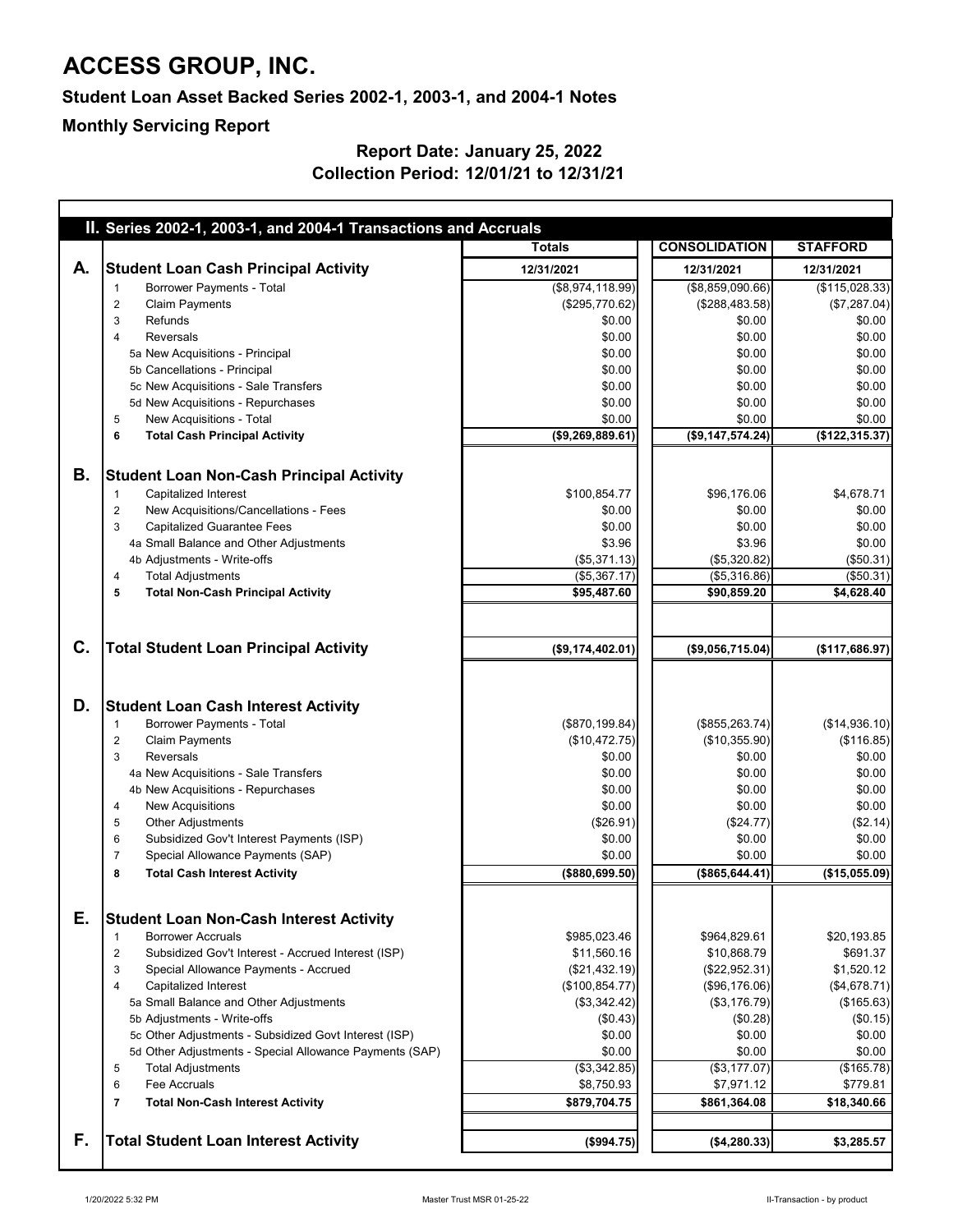**Report Date: January 25, 2022**

|           | III. Series 2002-1, 2003-1, and 2004-1 Collection Fund Activity                           |                          |                                   |                                       |
|-----------|-------------------------------------------------------------------------------------------|--------------------------|-----------------------------------|---------------------------------------|
|           |                                                                                           |                          |                                   |                                       |
| A.        | <b>Collection Fund</b>                                                                    | <b>December 31, 2021</b> |                                   |                                       |
|           | <b>Beginning Balance</b>                                                                  | \$18,585,676.85          |                                   |                                       |
|           | 2 Transfers to Other Funds                                                                | (\$18,585,676.85)        |                                   |                                       |
|           | 3 Amount received in the collection account related to the collection period              | \$10,256,856.55          |                                   |                                       |
|           | 4 Payments Due                                                                            | \$0.00                   |                                   |                                       |
|           | 5 Federal Interest Subsidy Payments (net adjustments)                                     | \$0.00                   |                                   |                                       |
|           | 6 Federal Special Allowance Payments                                                      | \$0.00                   |                                   |                                       |
|           | 7 Guarantee Payments of Principal                                                         | \$295,770.62             |                                   |                                       |
|           | 8 Guarantee Payments of Interest                                                          | \$10,472.75              |                                   |                                       |
|           | 9 Misc. Payments Received/Due                                                             | \$0.00                   |                                   |                                       |
|           | 10 Sale Proceeds/Repurchases                                                              | \$0.00                   |                                   |                                       |
|           |                                                                                           |                          |                                   |                                       |
|           | 11 Interest and Other Earnings                                                            | \$513.90                 |                                   |                                       |
|           | 12 Counterparty Swap Payments                                                             | \$0.00                   |                                   |                                       |
|           | 13 Transfers from Other Funds                                                             | \$0.00                   |                                   |                                       |
|           | 14 Ending Balance                                                                         | \$10,563,613.82          |                                   |                                       |
|           |                                                                                           |                          |                                   |                                       |
| <b>B.</b> | <b>Required Payments Under Waterfall</b>                                                  | <b>Payment</b>           | <b>Distribute from Collection</b> | <b>Transfer/Used from Other Funds</b> |
|           | 1a Administrative Allowance                                                               | \$162,665.50             | \$162,665.50                      | \$0.00                                |
|           | 1b Broker Dealer, Auction Agent and Other Fees                                            | \$380,318.79             | \$380,318.79                      | \$0.00                                |
|           | 2 Payment of Interest Distribution Amount on Senior Notes or Senior Obligations           | \$357,260.06             | \$357,260.06                      | \$0.00                                |
|           | 3 Payment of Principal Distribution Amount on Maturing Senior Notes or Senior Obligations | \$0.00                   | \$0.00                            | \$0.00                                |
|           | 4 Payment of Interest Distribution Amount on Subordinate Note                             | \$63,590.53              | \$63,590.53                       | \$0.00                                |
|           | 5 Payment of Principal Distribution Amount on Subordinate Note                            | \$0.00                   | \$0.00                            | \$0.00                                |
|           | 6 Allocation to Principal Account for scheduled Principal Payments                        | \$1,682,000.00           | \$1,682,000.00                    | \$0.00                                |
|           | 7 Allocate to Principal Account, an Amount up to the Principal Distribution Amount        | \$7,917,778.94           | \$7,917,778.94                    | \$0.00                                |
|           | 8 Payment of Interest Distribution Amount on Subordinate Note (Trigger Event)             | \$0.00                   | \$0.00                            | \$0.00                                |
|           | 9 Allocate to Principal Account, after prior allocations                                  | \$0.00                   | \$0.00                            | \$0.00                                |
|           | 10 a. Interest account payments on Senior and Subordinate Carry-Over                      | \$0.00                   | \$0.00                            | \$0.00                                |
|           | b. Interest account Termination payment of Senior or Subordinate notes                    | \$0.00                   | \$0.00                            | \$0.00                                |
|           | 11 Cash Release to Access Group, Inc.                                                     | \$0.00                   | \$0.00                            | \$0.00                                |
|           | 12 Total Payments                                                                         | \$10,563,613.82          | \$10,563,613.82                   | \$0.00                                |
|           |                                                                                           |                          |                                   |                                       |

#### **Collection Period: 12/01/21 to 12/31/21**

# **ACCESS GROUP, INC.**

#### **Student Loan Asset Backed Series 2002-1, 2003-1, and 2004-1 Notes**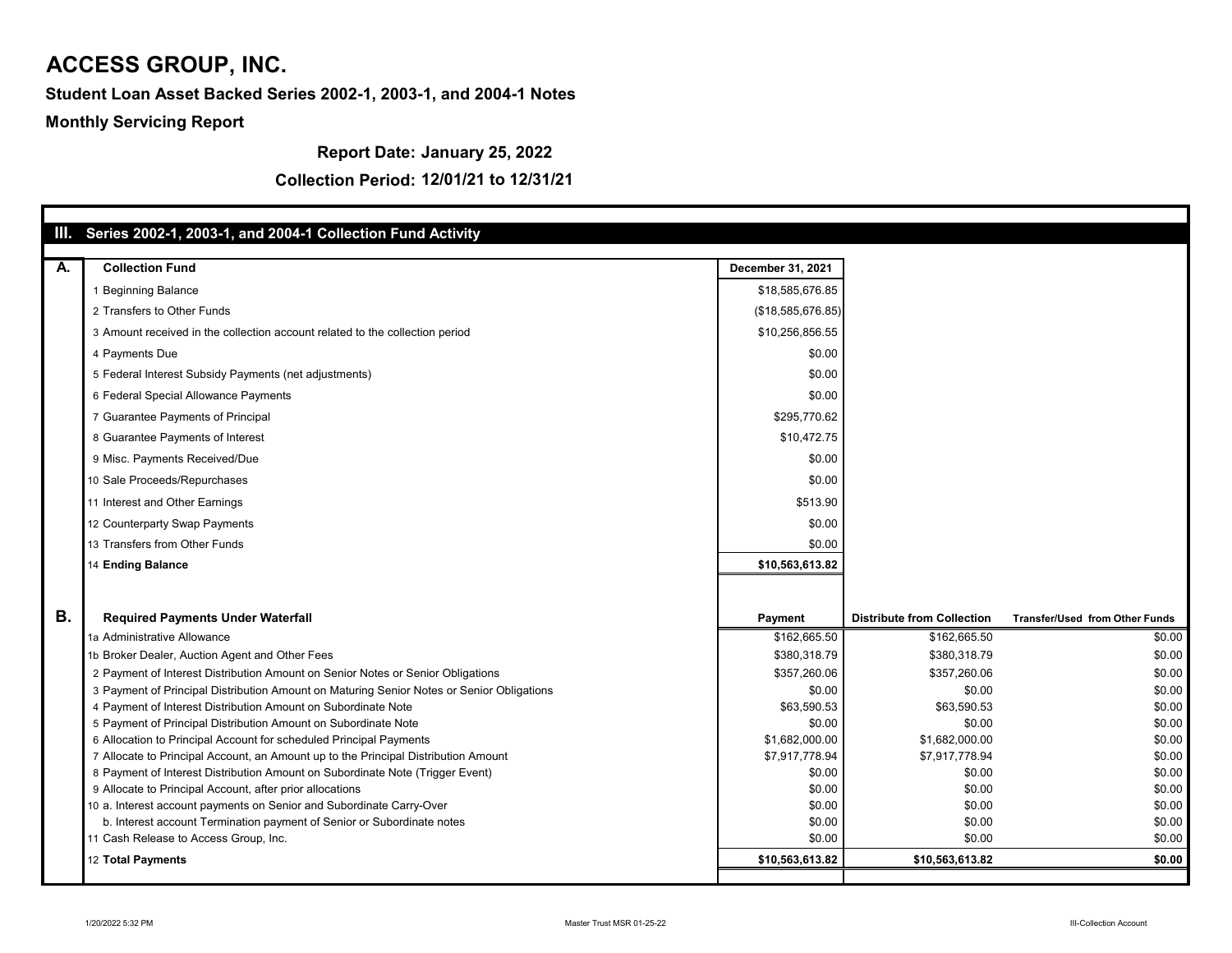|    | IV. Series 2002-1, 2003-1 and 2004-1 Waterfall for Distributions                                                                                                 |                            |                                    |                      |
|----|------------------------------------------------------------------------------------------------------------------------------------------------------------------|----------------------------|------------------------------------|----------------------|
|    |                                                                                                                                                                  |                            | Remaining                          | <b>CAP   Account</b> |
|    |                                                                                                                                                                  |                            | <b>Funds Balance</b>               | <b>Used</b>          |
| A. | <b>Total Available Funds (Collection Fund Account)</b>                                                                                                           | \$10,563,613.82            | \$10,563,613.82                    | \$0.00               |
| В. | <b>Administration Funds</b>                                                                                                                                      | \$542,984.29               | \$10,020,629.53                    | \$0.00               |
| C. | <b>Payment of Interest Distribution Amount on Senior Notes or Senior Obligations:</b>                                                                            |                            |                                    |                      |
|    | 1 Student Loan Asset-Backed Notes, Senior Series 2002-1 A-1 [FRN] - 00432CAK7                                                                                    | \$0.00<br>\$0.00           | \$10,020,629.53<br>\$10,020,629.53 | \$0.00<br>\$0.00     |
|    | 2 Student Loan Asset-Backed Notes, Senior Series 2002-1 A-2 [FRN] - 00432CAL5<br>3 Student Loan Asset-Backed Notes, Senior Series 2002-1 A-3 [ARC] - 00432CAM3   | \$38,907.24                | \$9,981,722.29                     | \$0.00               |
|    | 4 Student Loan Asset-Backed Notes, Senior Series 2002-1 A-4 [ARC] - 00432CAN1                                                                                    | \$28,451.83                | \$9,953,270.46                     | \$0.00               |
|    | 5 Student Loan Asset-Backed Notes, Senior Series 2003-1 A-1 [FRN] - 00432CAX9                                                                                    | \$0.00                     | \$9,953,270.46                     | \$0.00               |
|    | 6 Student Loan Asset-Backed Notes, Senior Series 2003-1 A-2 [FRN] - 00432CAY7                                                                                    | \$0.00                     | \$9,953,270.46                     | \$0.00               |
|    | 7 Student Loan Asset-Backed Notes, Senior Series 2003-1 A-3 [ARC] - 00432CAZ4<br>8 Student Loan Asset-Backed Notes, Senior Series 2003-1 A-4 [ARC] - 00432CBA8   | \$29,763.31<br>\$29,763.31 | \$9,923,507.15<br>\$9,893,743.84   | \$0.00<br>\$0.00     |
|    | 9 Student Loan Asset-Backed Notes, Senior Series 2003-1 A-5 [ARC] - 00432CBB6                                                                                    | \$61,985.79                | \$9,831,758.05                     | \$0.00               |
|    | 10 Student Loan Asset-Backed Notes, Senior Series 2003-1 A-6 [ARC] - 00432CBC4                                                                                   | \$29,726.88                | \$9,802,031.17                     | \$0.00               |
|    | 11 Student Loan Asset-Backed Notes, Senior Series 2004-1 A-1 [FRN] - 00432CBM2                                                                                   | \$0.00                     | \$9,802,031.17                     | \$0.00               |
|    | 12 Student Loan Asset-Backed Notes, Senior Series 2004-1 A-2 [FRN] - 00432CBN0                                                                                   | \$12,415.67                | \$9,789,615.50                     | \$0.00               |
|    | 13 Student Loan Asset-Backed Notes, Senior Series 2004-1 A-3 [ARC] - 00432CBP5<br>14 Student Loan Asset-Backed Notes, Senior Series 2004-1 A-4 [ARC] - 00432CBQ3 | \$1,930.79<br>\$76,956.24  | \$9,787,684.71<br>\$9,710,728.47   | \$0.00<br>\$0.00     |
|    | 15 Student Loan Asset-Backed Notes, Senior Series 2004-1 A-5 [ARC] - 00432CBR1                                                                                   | \$47,359.00                | \$9,663,369.47                     | \$0.00               |
|    | 16 Student Loan Asset-Backed Notes, Senior Series 2004-1 A-6 [ARC] - 00432CBS9                                                                                   | \$0.00                     | \$9,663,369.47                     | \$0.00               |
|    | <b>Total Interest Distribution on Senior Notes or Obligations:</b>                                                                                               | $\overline{$357,260.06}$   |                                    |                      |
| D. | Payment of Principal Distribution Amount on Maturing Senior Notes or Senior Obligations:                                                                         |                            |                                    |                      |
|    | 1 Student Loan Asset-Backed Notes, Senior Series 2002-1 A-1 [FRN] - 00432CAK7                                                                                    | \$0.00                     | \$9,663,369.47                     | \$0.00               |
|    | 2 Student Loan Asset-Backed Notes, Senior Series 2002-1 A-2 [FRN] - 00432CAL5                                                                                    | \$0.00                     | \$9,663,369.47                     | \$0.00               |
|    | 3 Student Loan Asset-Backed Notes, Senior Series 2002-1 A-3 [ARC] - 00432CAM3<br>4 Student Loan Asset-Backed Notes, Senior Series 2002-1 A-4 [ARC] - 00432CAN1   | \$0.00<br>\$0.00           | \$9,663,369.47<br>\$9,663,369.47   | \$0.00<br>\$0.00     |
|    | 5 Student Loan Asset-Backed Notes, Senior Series 2003-1 A-1 [FRN] - 00432CAX9                                                                                    | \$0.00                     | \$9,663,369.47                     | \$0.00               |
|    | 6 Student Loan Asset-Backed Notes, Senior Series 2003-1 A-2 [FRN] - 00432CAY7                                                                                    | \$0.00                     | \$9,663,369.47                     | \$0.00               |
|    | 7 Student Loan Asset-Backed Notes, Senior Series 2003-1 A-3 [ARC] - 00432CAZ4                                                                                    | \$0.00                     | \$9,663,369.47                     | \$0.00               |
|    | 8 Student Loan Asset-Backed Notes, Senior Series 2003-1 A-4 [ARC] - 00432CBA8                                                                                    | \$0.00                     | \$9,663,369.47                     | \$0.00               |
|    | 9 Student Loan Asset-Backed Notes, Senior Series 2003-1 A-5 [ARC] - 00432CBB6<br>10 Student Loan Asset-Backed Notes, Senior Series 2003-1 A-6 [ARC] - 00432CBC4  | \$0.00<br>\$0.00           | \$9,663,369.47                     | \$0.00<br>\$0.00     |
|    | 11 Student Loan Asset-Backed Notes, Senior Series 2004-1 A-1 [FRN] - 00432CBM2                                                                                   | \$0.00                     | \$9,663,369.47<br>\$9,663,369.47   | \$0.00               |
|    | 12 Student Loan Asset-Backed Notes, Senior Series 2004-1 A-2 [FRN] - 00432CBN0                                                                                   | \$0.00                     | \$9,663,369.47                     | \$0.00               |
|    | 13 Student Loan Asset-Backed Notes, Senior Series 2004-1 A-3 [ARC] - 00432CBP5                                                                                   | \$0.00                     | \$9,663,369.47                     | \$0.00               |
|    | 14 Student Loan Asset-Backed Notes, Senior Series 2004-1 A-4 [ARC] - 00432CBQ3                                                                                   | \$0.00                     | \$9,663,369.47                     | \$0.00               |
|    | 15 Student Loan Asset-Backed Notes, Senior Series 2004-1 A-5 [ARC] - 00432CBR1                                                                                   | \$0.00                     | \$9,663,369.47                     | \$0.00               |
|    | 16 Student Loan Asset-Backed Notes, Senior Series 2004-1 A-6 [ARC] - 00432CBS9<br><b>Total Principal Distribution on Senior Notes or Obligations:</b>            | \$0.00<br>\$0.00           | \$9,663,369.47                     | \$0.00               |
| Ε. |                                                                                                                                                                  |                            |                                    |                      |
|    | Payment of Interest Distribution Amount on Subordinate Notes or Obligations:<br>1 Student Loan Asset-Backed Notes, Subordinate Series 2002-1 B [ARC] - 00432CAP6 | \$17,304.25                | \$9,646,065.22                     | \$0.00               |
|    | 2 Student Loan Asset-Backed Notes, Subordinate Series 2003-1 B [ARC] - 00432CBE0                                                                                 | \$29,892.78                | \$9,616,172.44                     | \$0.00               |
|    | 3 Student Loan Asset-Backed Notes, Subordinate Series 2004-1 B [ARC] - 00432CBT7                                                                                 | \$16,393.50                | \$9,599,778.94                     | \$0.00               |
|    | <b>Total Interest Distribution on Subordinate Notes or Obligations:</b>                                                                                          | \$63,590.53                |                                    |                      |
| F. | <b>Payment of Principal Distribution Amount of Subordinate Notes</b>                                                                                             | \$0.00                     | \$9,599,778.94                     | \$0.00               |
| G. | <b>Allocation to Principal Account for scheduled Principal Payments</b>                                                                                          | \$1,682,000.00             | \$7,917,778.94                     | \$0.00               |
| Η. | Allocate to Principal Account, an Amount up to the Principal Distribution Amount                                                                                 | \$7,917,778.94             | \$0.00                             | \$0.00               |
| ι. | <b>Payment of Interest Distribution Amount on Subordinate Note (Trigger Event)</b>                                                                               | \$0.00                     | \$0.00                             | \$0.00               |
| J. | <b>Allocate to Principal Account, after prior allocations</b>                                                                                                    | \$0.00                     | \$0.00                             | \$0.00               |
| K. | Interest Account Payments on Senior and Subordinate Carry-Over                                                                                                   | \$0.00                     | \$0.00                             | \$0.00               |
| L. | Interest Account Termination Payment Of Senior or Subordinate Notes                                                                                              | \$0.00                     | \$0.00                             | \$0.00               |
| M. | <b>Access Group, Inc.</b>                                                                                                                                        | \$0.00                     | \$0.00                             | \$0.00               |

#### **Report Date: January 25, 2022 Collection Period: 12/01/21 to 12/31/21**

## **ACCESS GROUP, INC.**

**Student Loan Asset Backed Series 2002-1, 2003-1, and 2004-1 Notes**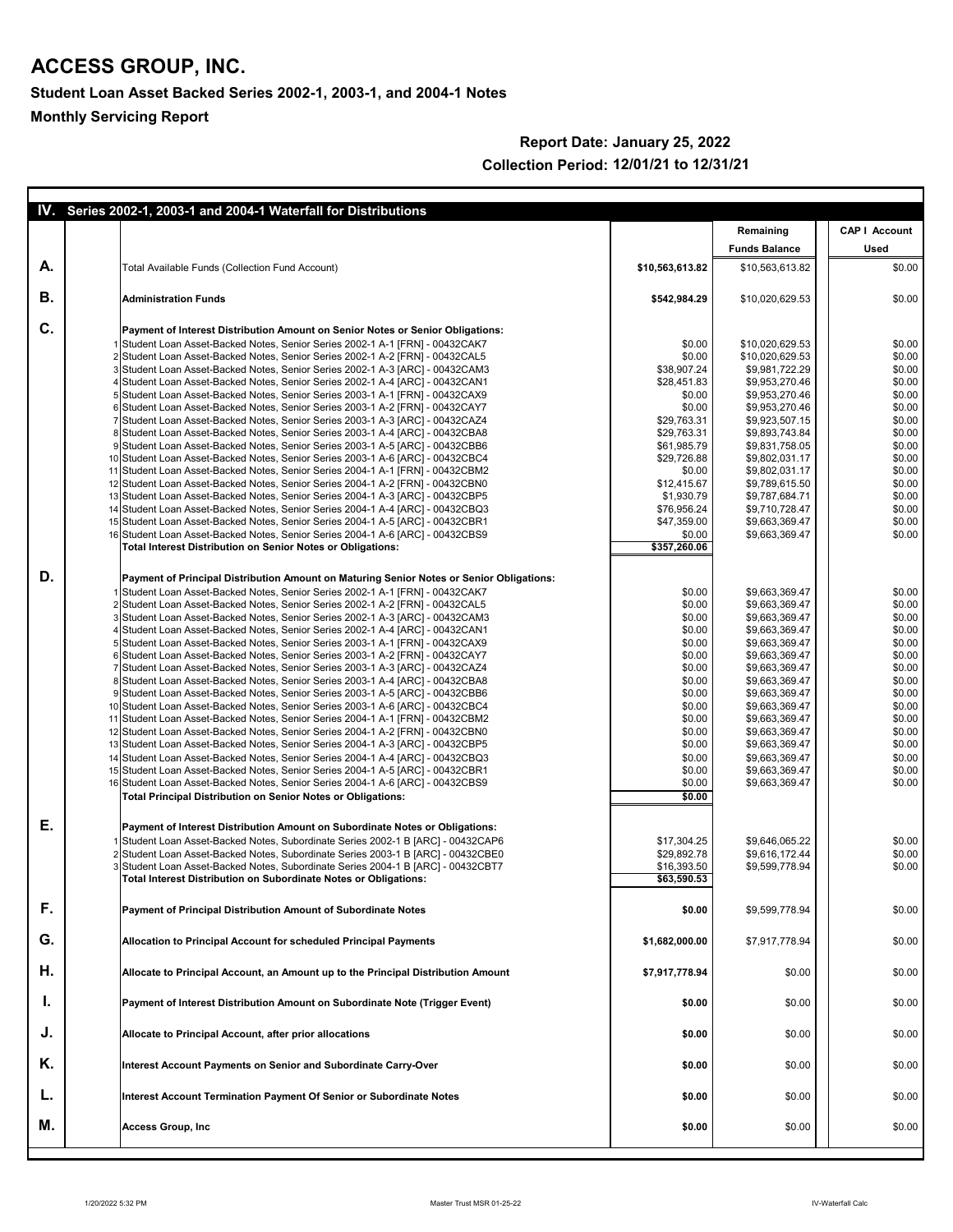## **ACCESS GROUP, INC.**

**Student Loan Asset Backed Series 2002-1, 2003-1, and 2004-1 Notes Monthly Servicing Report**

**Report Date: January 25, 2022**

**Collection Period: 12/01/21 to 12/31/21**

| \$458,550,000.00<br>\$975,542.47                    |
|-----------------------------------------------------|
|                                                     |
|                                                     |
|                                                     |
| \$0.00                                              |
| \$162,665.50                                        |
| \$366,120.64                                        |
| \$3,782.59                                          |
| \$12,965.53                                         |
| 1.13%                                               |
| 1.13%                                               |
| \$430,352,919.90<br>\$31,922,293.66<br>\$267,370.28 |
| \$428,464,000.00                                    |
| 107.83%                                             |
|                                                     |
| \$430,352,919.90                                    |
| \$31,922,293.66                                     |
| \$311,768.60                                        |
| \$494,414,000.00                                    |
|                                                     |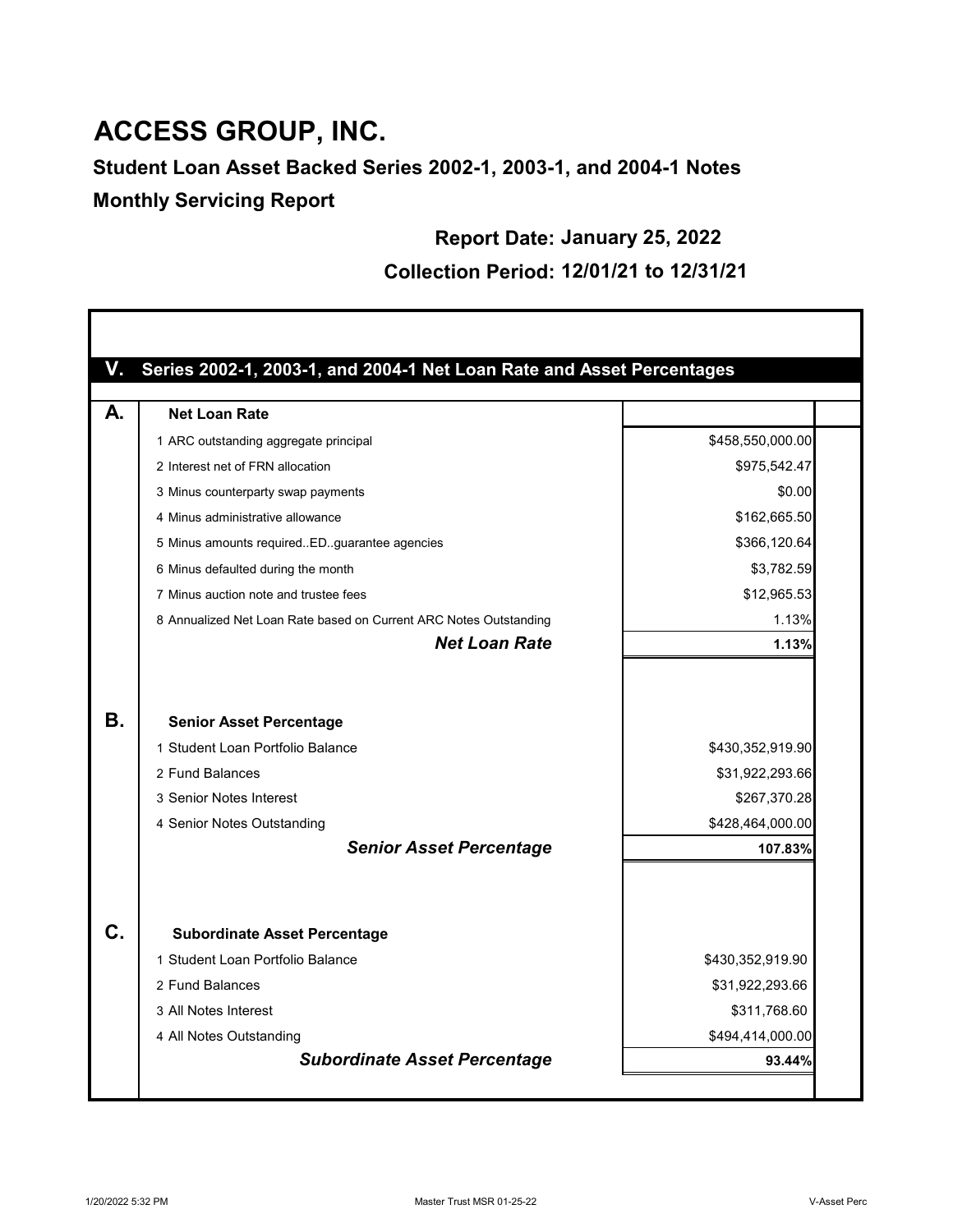# **ACCESS GROUP, INC.**

**Student Loan Asset Backed Series 2002-1, 2003-1, and 2004-1 Notes**

**Monthly Servicing Report**

**Report Date: January 25, 2022**

#### **Collection Period: 12/01/21 to 12/31/21**

|           | VI. Series 2002-1, 2003-1, and 2004-1 Portfolio Characteristics |                |                  |                  |
|-----------|-----------------------------------------------------------------|----------------|------------------|------------------|
|           |                                                                 |                |                  |                  |
|           |                                                                 | <b>Number</b>  | <b>Dollar</b>    | $%$ of           |
|           |                                                                 | of Loans       | <b>Amount</b>    | <b>Portfolio</b> |
| А.        |                                                                 |                |                  |                  |
|           | <b>Loan Type Distribution:</b>                                  |                |                  |                  |
|           | 1 Subsidized Stafford                                           | 948            | \$4,600,460.88   | 1.08%            |
|           | 2 UnSubsidized Stafford                                         | 939            | \$7,035,591.86   | 1.66%            |
|           | 3 Consolidation                                                 | 24,671         | \$412,964,214.99 | 97.26%           |
|           | 4 Total By Loan Type Distribution                               | 26,558         | \$424,600,267.73 | 100.00%          |
|           |                                                                 |                |                  |                  |
|           |                                                                 |                |                  |                  |
| <b>B.</b> | <b>Borrower Status Distribution:</b>                            |                |                  |                  |
|           | 1 In-School                                                     | $\overline{2}$ | \$17,174.05      | 0.00%            |
|           | In-School Consolidations                                        | 0              | \$0.00           | 0.00%            |
|           | 2 Grace                                                         | 0              | \$0.00           | 0.00%            |
|           | 3 Deferment                                                     | 276            | \$4,791,804.93   | 1.13%            |
|           | 4 Forbearance                                                   | 479            | \$9,233,987.29   | 2.17%            |
|           | 5 Repayment                                                     | 25,778         | \$410,211,211.06 | 96.61%           |
|           | 6 Claims                                                        | 23             | \$346,090.40     | 0.08%            |
|           | 7 Total By Borrower Status Distribution                         | 26,558         | \$424,600,267.73 | 100.00%          |
|           |                                                                 |                |                  |                  |
| C.        | <b>School Type Distribution:</b>                                |                |                  |                  |
|           | 1 Graduate                                                      | 26,387         | \$424,142,109.95 | 99.89%           |
|           | 2 Undergraduate                                                 | 171            | \$458,157.78     | 0.11%            |
|           | 3 Total By School Type Distribution                             | 26,558         | \$424,600,267.73 | 100.00%          |
|           |                                                                 |                |                  |                  |
|           |                                                                 |                |                  |                  |
|           |                                                                 |                |                  |                  |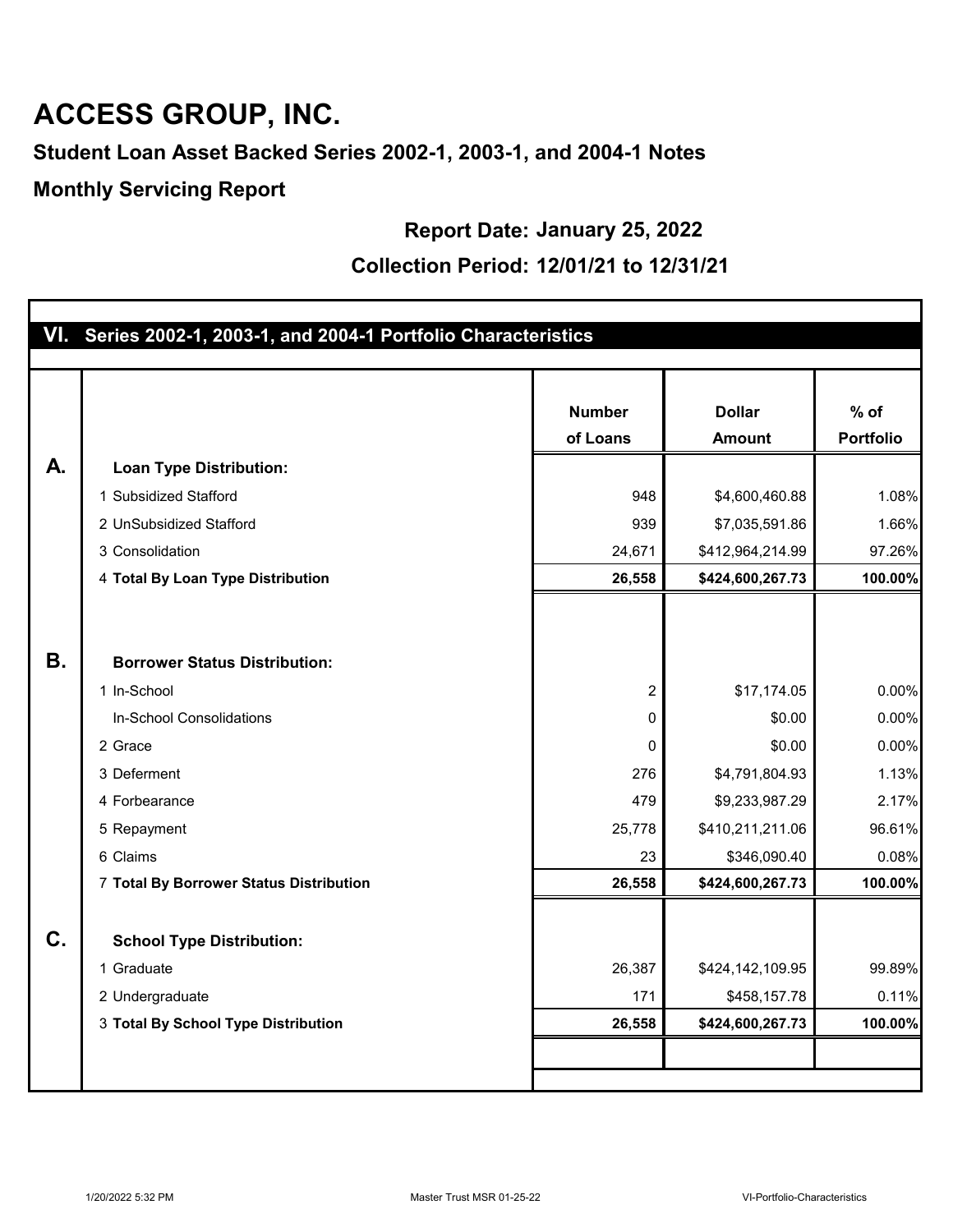|           | VII. Series 2002-1, 2003-1, and 2004-1 Notes                                                                                                                                    |                       |                                                                                              |                                                     |                            | <b>Portfolio Status By Loan Type</b>                                                         |                                                     |                                        |                                                                                                             |                                                     |  |
|-----------|---------------------------------------------------------------------------------------------------------------------------------------------------------------------------------|-----------------------|----------------------------------------------------------------------------------------------|-----------------------------------------------------|----------------------------|----------------------------------------------------------------------------------------------|-----------------------------------------------------|----------------------------------------|-------------------------------------------------------------------------------------------------------------|-----------------------------------------------------|--|
|           |                                                                                                                                                                                 |                       | <b>Subsidized Stafford</b>                                                                   |                                                     |                            | <b>Unsubsidized Stafford</b>                                                                 |                                                     | <b>Consolidations</b>                  |                                                                                                             |                                                     |  |
|           | <b>Status</b>                                                                                                                                                                   | # of Loans            | Amount (\$)                                                                                  | Percentage (%)                                      | # of Loans                 | Amount (\$)                                                                                  | Percentage (%)                                      | # of Loans                             | Amount (\$)                                                                                                 | Percentage (%)                                      |  |
|           | <b>INTERIM:</b>                                                                                                                                                                 |                       | <b>Includes Accrued Int.</b>                                                                 |                                                     |                            | <b>Includes Accrued Int.</b>                                                                 |                                                     |                                        | <b>Includes Accrued Int.</b>                                                                                |                                                     |  |
| A.        | <b>In-School</b><br>Current                                                                                                                                                     |                       | \$6,901.00                                                                                   | 0.15%                                               |                            | \$15,570.41                                                                                  | 0.22%                                               | 150                                    | \$2,986,976.97                                                                                              | 0.71%                                               |  |
| <b>B.</b> | <b>Grace</b><br>Current                                                                                                                                                         |                       | \$0.00                                                                                       | 0.00%                                               | $\mathbf 0$                | \$0.00                                                                                       | 0.00%                                               |                                        | \$0.00                                                                                                      | 0.00%                                               |  |
| C.        | <b>TOTAL INTERIM</b>                                                                                                                                                            |                       | \$6,901.00                                                                                   | 0.15%                                               | $\overline{\mathbf{1}}$    | \$15,570.41                                                                                  | 0.22%                                               | 150                                    | \$2,986,976.97                                                                                              | 0.71%                                               |  |
| D.        | <b>REPAYMENT:</b><br><b>Active</b><br>Current<br>1-29 Days Delinquent<br>30-59 Days Delinquent<br>60-89 Days Delinquent<br>90-119 Days Delinquent<br>$\geq$ 120 Days Delinquent | 737<br>63<br>37<br>15 | \$3,422,740.29<br>\$342,798.51<br>\$229,745.08<br>\$104,956.35<br>\$17,780.91<br>\$27,397.30 | 72.82%<br>7.29%<br>4.89%<br>2.23%<br>0.38%<br>0.58% | 734<br>71<br>32<br>14<br>3 | \$5,408,326.04<br>\$483,068.00<br>\$331,994.15<br>\$129,920.54<br>\$19,792.22<br>\$39,519.63 | 74.95%<br>6.69%<br>4.60%<br>1.80%<br>0.27%<br>0.55% | 22,976<br>714<br>183<br>57<br>41<br>87 | \$377,948,589.94<br>\$15,627,762.72<br>\$5,752,830.13<br>\$1,970,756.01<br>\$1,356,077.62<br>\$2,230,293.51 | 90.32%<br>3.73%<br>1.37%<br>0.47%<br>0.32%<br>0.53% |  |
| Ε.        | Deferment:<br>Current                                                                                                                                                           | 42                    | \$222,391.38                                                                                 | 4.73%                                               | 33                         | \$324,632.89                                                                                 | 4.50%                                               | 51                                     | \$1,461,827.57                                                                                              | 0.35%                                               |  |
| F.        | Forbearance:<br>Current                                                                                                                                                         | 39                    | \$260,975.03                                                                                 | 5.55%                                               | 39                         | \$371,018.99                                                                                 | 5.14%                                               | 401                                    | \$8,939,466.85                                                                                              | 2.14%                                               |  |
| G.        | <b>Claims</b>                                                                                                                                                                   | 6                     | \$64,379.54                                                                                  | 1.37%                                               | 6                          | \$91,868.44                                                                                  | 1.27%                                               | 11                                     | \$195,819.53                                                                                                | 0.05%                                               |  |
| Η.        | <b>TOTAL REPAYMENT</b>                                                                                                                                                          | 947                   | \$4,693,164.39                                                                               | 99.85%                                              | 938                        | \$7,200,140.90                                                                               | 99.78%                                              | 24,521                                 | \$415,483,423.88                                                                                            | 99.29%                                              |  |
| ι.        | <b>TOTAL PORTFOLIO</b>                                                                                                                                                          | 948                   | \$4,700,065.39                                                                               | 100.00%                                             | 939                        | \$7,215,711.31                                                                               | 100.00%                                             | 24,671                                 | \$418,470,400.85                                                                                            | 100.00%                                             |  |
| J.        | <b>GRAND TOTAL</b>                                                                                                                                                              |                       |                                                                                              |                                                     |                            | \$430,386,177.55                                                                             |                                                     |                                        |                                                                                                             |                                                     |  |

**Report Date: January 25, 2022**

**Collection Period: 12/01/21 to 12/31/21**

## **ACCESS GROUP, INC.**

**Student Loan Asset Backed Series 2002-1, 2003-1, and 2004-1 Notes**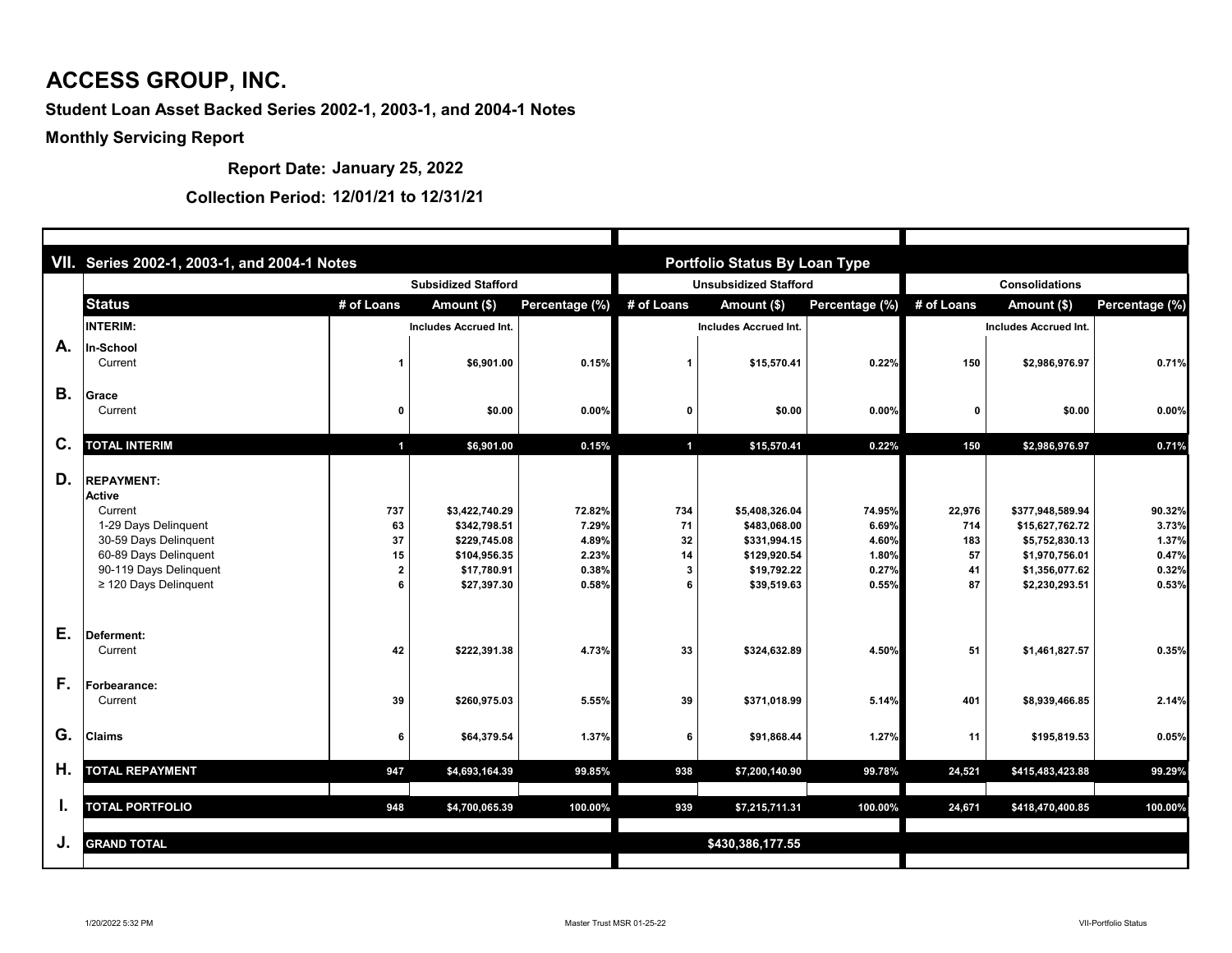|    | <b>Collection Period</b>                       | 12/01/21 to 12/31/21 |
|----|------------------------------------------------|----------------------|
|    | <b>Reporting Date</b>                          | 01/25/22             |
| А. | 1 ABS Notes Outstanding                        | \$494,414,000        |
| В. | 1 Total Principal Balance                      | \$424,600,268        |
|    | 2 Total Fund Accounts Balance                  | \$31,921,418         |
|    | 3 Total Principal and Accrued Interest Balance | \$430,352,920        |
|    | 4 Number of Loans                              | 26,558               |
|    | 5 Number of Borrowers                          | 13,581               |
| C. | 1 Borrower Payments- Principal                 | \$8,974,119          |
|    | 2 Borrower Payments- Interest                  | \$870,200            |
| D. | 1 Necessary Funds Transfer to Meet Obligations | \$0                  |
|    | 2 Administrative Allowance                     | \$162,666            |
|    | 3 Cash Release to Access Group, Inc.           | \$0                  |
| Е. | 1 Weighted Average Coupon (WAC)                | 2.73%                |
|    | 2 Weighted Average Remaining Maturity (WARM)   | 157                  |
| F. | 1 Senior Notes Outstanding                     | \$428,464,000        |
|    | 2 Subordinate Note Outstanding                 | \$65,950,000         |
|    | 3 Senior Notes Principal Distribution          | \$4,585,000          |
|    | 4 Subordinate Note Principal Distribution      | \$0                  |
|    | 5 Net Loan Rate                                | 1.13%                |

**Report Date: January 25, 2022**

**Collection Period: 12/01/21 to 12/31/21**



## **ACCESS GROUP, INC.**

**Student Loan Asset Backed Series 2002-1, 2003-1, and 2004-1 Notes**